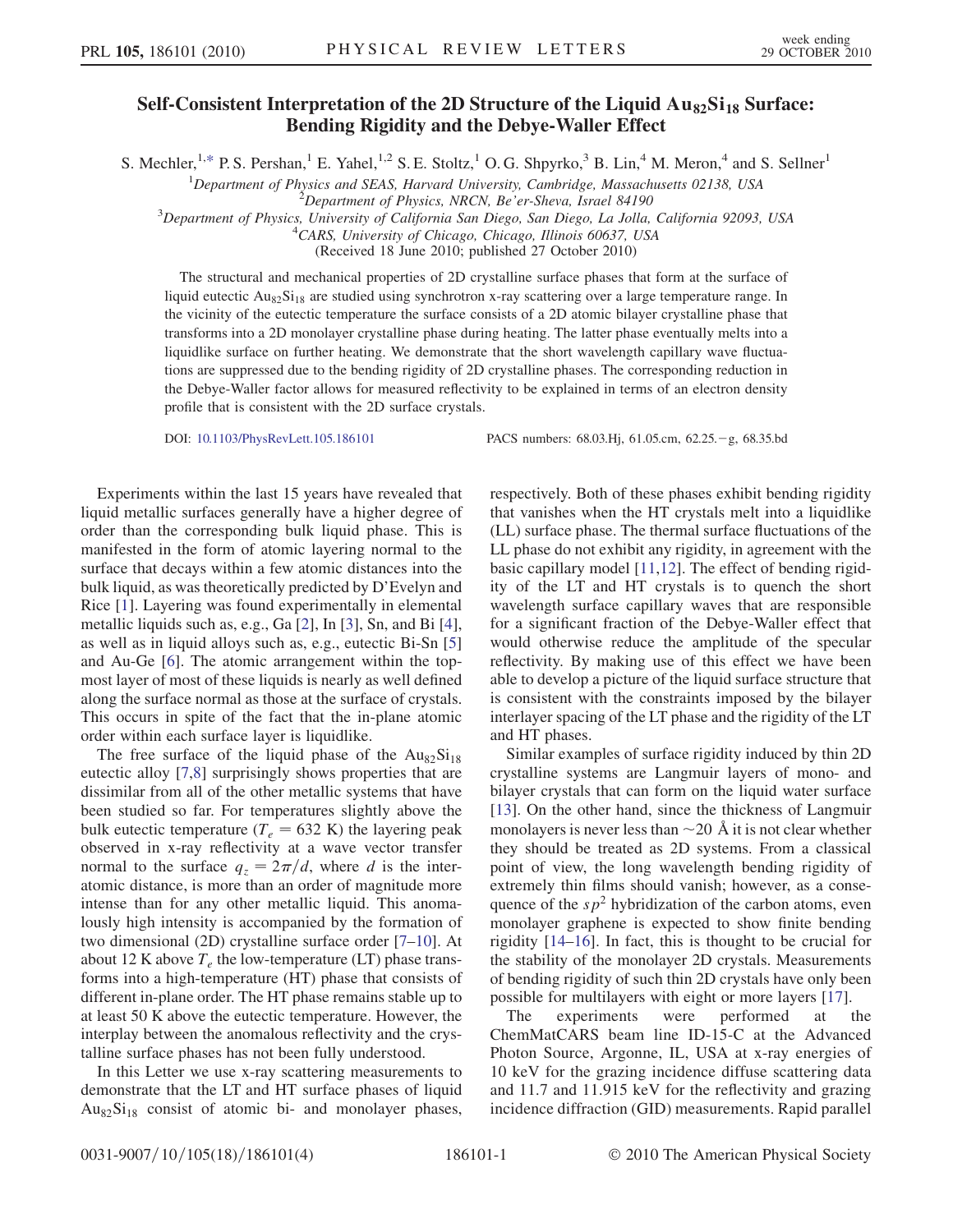data collection was accomplished through the use of an area detector [\[18](#page-3-16)]. Analysis of the liquid surface reflectivity data was performed in a similar way to that de-scribed in [[2](#page-3-2),[4](#page-3-4),[7](#page-3-7)].

The temperature dependence of the reflectivity of the liquid  $Au_{82}Si_{18}$  surface at a fixed specular condition while heating from  $625$  up to  $800$  K is shown in Fig. [1\(a\).](#page-1-0) In accordance with earlier studies [[7\]](#page-3-7) the first abrupt drop in reflectivity at 644 K is identified as a first order transition from the LT to the HT surface phase. The second drop in reflectivity around 705 K is a new, previously unreported result that indicates a first order phase transition of the HT phase into another, laterally disordered surface phase which we refer to as liquidlike (LL) phase. Both phase transitions are reversible.

The discrete Bragg reflections that appear in the GID patterns shown in Fig. [1\(b\)](#page-1-0) indicate the presence of long range in-plane crystalline order. Although the relative intensities of the Bragg reflections differ in each measurement, due to the different orientational samplings of the 2D powder distribution, all of the Bragg reflections are observed in every measurement and their positions are identical to those reported previously [[7](#page-3-7),[8\]](#page-3-8). The absence of discrete Bragg reflections in the corresponding GID pattern LL in Fig. [1\(b\)](#page-1-0) demonstrates that the LL phase lacks any crystalline in-plane surface order; i.e., the surface crystals of the HT phase melt into a liquidlike surface layer. The corresponding specular x-ray reflectivity curves for the LT and HT surface phase as well as for the newly discovered LL phase are displayed in Fig. [1\(c\).](#page-1-0) The data are normalized to the theoretical Fresnel reflectivity  $R_F$  which is the reflectivity of a flat structureless surface with the electron density of the bulk liquid phase. The solid lines are theoretical models that will be discussed below. Although the normalized reflectivity  $R/R_F$  of the HT and LL phase is comparable to that observed for other liquid metals and alloys, the amplitude of high- $q_z$  R/R<sub>F</sub> data for the LT phase is more than an order of magnitude greater. The origin of this anomalously strong reflectivity of the LT phase is due, in some part, to the bending rigidity of the crystalline surface phase, as is demonstrated below.

Although the reflectivity measurements can be modeled with empirical electron density profiles [[7,](#page-3-7)[8\]](#page-3-8) it is now well established that without some sort of constraint such models are not unique [\[4](#page-3-4)]. The most meaningful new constraints reported here are the thicknesses of the 2D crystals of the LT and HT phases obtained from the trun-cation rod data shown in Fig. [2.](#page-2-0) Figures  $2(a)$  and  $2(b)$  show the intensity distribution in the  $q_{xy} - q_z$  plane of selected Bragg reflections of the crystalline surface phases of the LT phase  $(q_{xy} \approx 1.833 \text{ Å}^{-1})$  and of the HT phase  $(q_{xy} \approx$ 2.665  $\AA^{-1}$ ). The most relevant new result is the intensity minimum at  $q_z \approx 0.95 \text{ Å}^{-1}$  for the LT phase that can be contrasted with the smooth monotonic decay for the HT truncation rod. Note also that the truncation rods are virtually parallel to the surface-normal  $q<sub>z</sub>$  axis indicating



<span id="page-1-0"></span>FIG. 1 (color online). (a) Temperature dependence of x-ray reflectivity from liquid  $Au_{82}Si_{18}$  at a wave-vector transfer  $q_z$  of 1.4 Å<sup> $-1$ </sup> during heating at a rate of 5 K/min. The three different temperature regimes that are visible define three surface configurations: low-temperature (LT), high-temperature (HT), and liquidlike (LL). (b) Grazing incidence diffraction patterns of the three surface phases at 635 K for LT phase, 695 K for HT, and 720 K for LL. (c) Fresnel-normalized reflectivity  $R/R<sub>F</sub>$  for LT, HT, and LL phases. The solid lines represent the best fit to the data using the electron densities shown in Fig. [3\(c\)](#page-2-2). The dashed line illustrates the extension of fitted  $R/R_F$  of the LL phase to higher values of  $q_z$ .

that both crystalline phases are 2D lattices. Figure  $2(c)$ shows intensities obtained by integration of truncation rods for the LT and the HT surface crystals over the  $q_{xy}$  direction. For the LT phase the two truncation rods of Bragg reflections at  $q_{xy} \approx 1.833 \text{ Å}^{-1}$  and  $q_{xy} \approx 2.633 \text{ Å}^{-1}$  show intensity minima at  $q_z \approx 0.95 \text{ Å}^{-1}$  that correspond to destructive interference at a length scale  $d_{\text{bi}} = \pi / q_{\text{min}} \approx$ 3.31 Å. The existence of the minimum at this length scale, i.e., the vanishing of the intensity of the Bragg reflection, was observed for all the observable Bragg reflections shown in Fig. [1\(b\)](#page-1-0) [\[18\]](#page-3-16). The combination of the GID and truncation rod data clearly indicates that the LT phase contains a bilayer composed of two 2D crystalline atomic layers directly above one another. In contrast, the monotonic decay of the truncation rod intensity for the Bragg reflection of the HT phase at  $q_{xy} \approx 2.665 \text{ Å}^{-1}$ indicates that this phase consists of 2D crystalline monolayers.

As was previously demonstrated for Langmuir layers on water [[13](#page-3-12)[,19](#page-3-17)], bending rigidity of the surface phases can be directly obtained from measurement of grazing incidence diffuse scattering arising from the height-height correlations associated with thermal capillary waves. Such data for the LT and the LL phases of the liquid Au-Si eutectic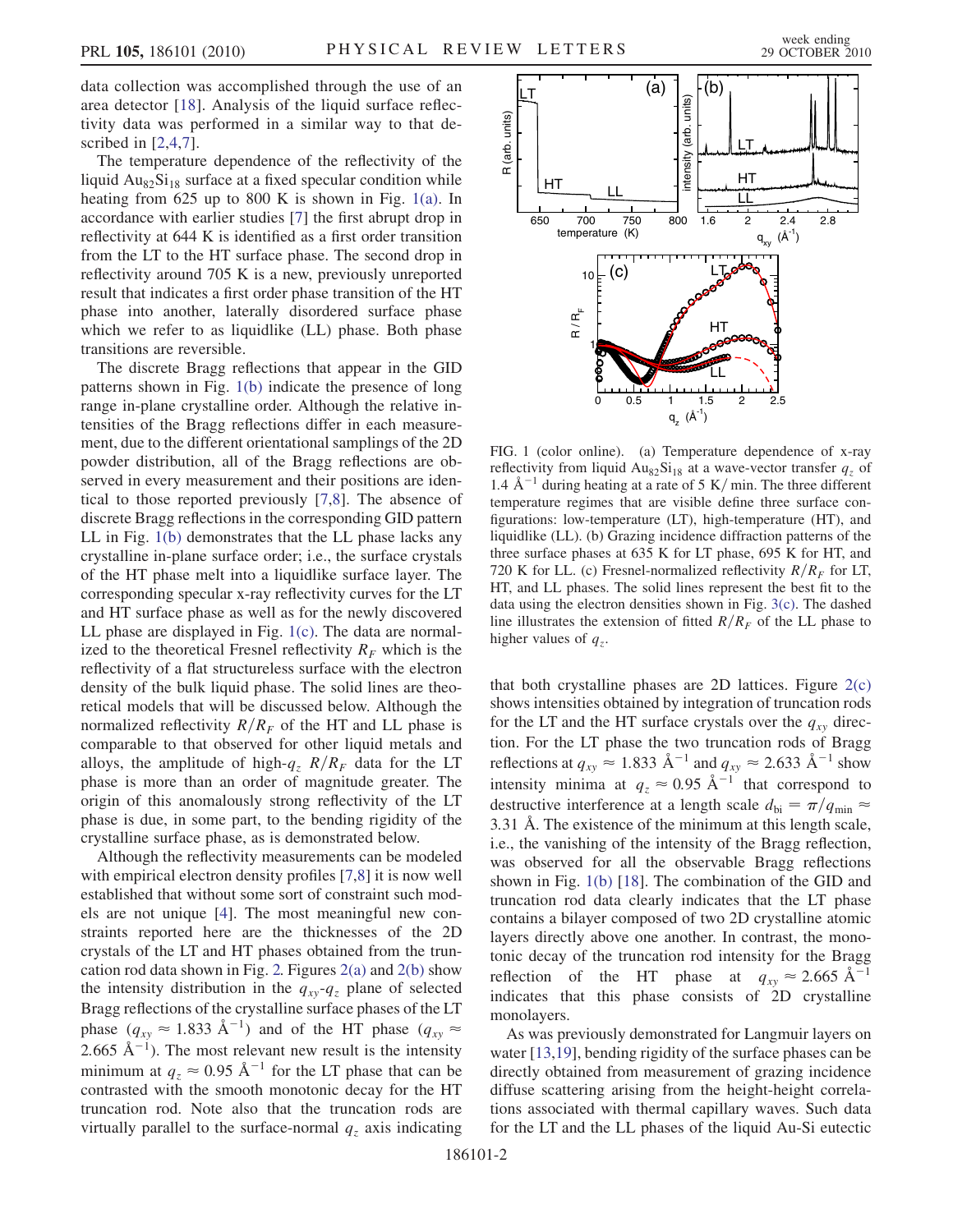<span id="page-2-0"></span>

<span id="page-2-1"></span>FIG. 2 (color online). (a),(b) Crystalline truncation rods of selected Bragg reflections collected with the area detector for the LT phase (a) and the HT phase (b). The inhomogeneous distribution of intensities for the LT truncation rod is due to the finite grain size of the relatively coarse 2D surface crystals. (c) Integrated intensities of truncation rods for Bragg reflections of the LT crystals  $[q_{xy} = 1.833 \text{ Å}^{-1}$  (circles) and  $q_{xy} =$ 2.633 Å<sup>-1</sup> (squares)] and of the HT crystals  $[q_{xy} = 2.665 \text{ Å}^{-1}]$ (black line)] [[18](#page-3-16)]. The data are normalized to the highest intensity within the respective truncation rods.

are shown in Fig. [3\(a\).](#page-2-2) The data for the LL phase agree perfectly with the  $1/\gamma q_{xy}^2$  power law that is expected for capillary wave fluctuations governed by surface tension  $\gamma$ without any bending rigidity term.

On the other hand, explanation of the data for the LT phase requires bending rigidity  $\kappa$  that we associate with the surface crystals. This is demonstrated by the solid line through the data that corresponds to scattering cross-section term scaling as  $(\gamma q_{xy}^2 + \kappa q_{xy}^4)^{-1} = \gamma^{-1} q_{xy}^{-2} (1 + q_{xy}^2 / q_e^2)^{-1}$  with the elasticity cutoff wave vec- $\gamma q_{xy}(1 + q_{xy}/q_e)$  with the elasticity cutoff wave vector  $q_e = \sqrt{\gamma/\kappa} = 0.08 \text{ Å}^{-1}$  [\[20](#page-3-18)[,21\]](#page-3-19). For  $q_{xy}$  less than about 0.02  $\AA^{-1}$  the slope for the LT and LL phases is indistinguishable. It is worth noting that the bending rigidity  $\kappa$  of the surface crystals does not influence the thermal excitation spectrum for long wavelength capillary waves. This is shown by comparison of the long wavelength diffuse scattering data for the LT, HT, and LL phase that are shown in Fig. [3\(b\)](#page-2-2). For these data, with  $|q_{xy}| \leq$ 0.02  $\AA^{-1}$ , the detector angle  $\beta$  deviates only slightly from the specular condition at the incident angle. On the other hand, as we will discuss below the only way to simultaneously account for the amplitude of both the diffuse scattering and  $R/R_F$  for the HT phase [\[18\]](#page-3-16), as well as the shape of the diffuse scattering is to include rigidity.

The reflectivity  $R/R_F$  of a liquid surface can generally be described by [\[8](#page-3-8)]:

$$
R(q_z)/R_F(q_z) = \text{CW}(q_z)|\Phi(q_z)|^2, \tag{1}
$$

where  $|\Phi(q_z)|^2$  denotes the surface structure factor normal to the surface and the effective Debye-Waller factor of thermal capillary waves,  $CW(q_z)$ , is given by integration of



<span id="page-2-2"></span>FIG. 3 (color online). (a) Grazing incidence diffuse scattering data of the  $Au_{82}Si_{18}$  liquid for the LT and LL surface phases at  $q_z = 0.05 \text{ Å}^{-1}$ . The solid lines represent fits to the  $1/\gamma q_{xy}^2$ power law for the LL phase and the  $(\gamma q_{xy}^2 + \kappa q_{xy}^4)^{-1}$  form that includes bending rigidity  $\kappa$  of the LT phase. (b) Off-specular diffuse scattering of the  $Au_{82}Si_{18}$  liquid at a small angle  $\beta$  away from the specular condition ( $\alpha = \beta = 6.64^{\circ}$  and  $q_z = 1.4 \text{ Å}^{-1}$ ) for the surface phases LT, HT, and LL. The data are broadened along  $q<sub>z</sub>$  using an electronic slit on the area detector to circumvent complications associated with the singularity at  $\alpha = \beta$ [\[18\]](#page-3-16). The solid lines are fits using the theoretical scattering cross section of the capillary wave model [[3](#page-3-3)] including the elasticity cutoff wave vector  $q_e$ . (c) Electron density profiles normal to the surface for the LT, HT, and LL phases that were obtained by recursively fitting the reflectivity  $R/R_F$  [see Fig. [1\(c\)\]](#page-1-0) and the off-specular diffuse scattering [see Fig. [3\(b\)\]](#page-2-2). Data in (b) and (c) are offset vertically as indicated for clarity.

$$
CW(q_z) = \int_{A_{q_{xy}}} d^2 q_{xy} \left(\frac{q_{xy}}{q_{\text{max}}}\right)^{\eta} \frac{\eta}{2\pi q_{xy}^2}
$$
 (2)

<span id="page-2-3"></span>over the reciprocal space area defined by the experimental resolution. The capillary exponent is  $\eta = (k_B T/2\pi \gamma)q_z^2$ .

For the LL phase, as well as for the surfaces of all of the liquid metals that have been studied thus far,  $q_{\text{max}}$  is the cutoff (Debye) wave vector of capillary waves of the system. For a liquidlike surface  $q_{\text{max}}$  usually is taken to be determined by the atomic diameter  $d_{\text{at}}$  [[22](#page-3-20)], i.e.,  $q_{\text{max}} =$  $\pi/d_{\text{at}} = 1.16 \text{ Å}^{-1}$  with  $d_{\text{at}} = 2.70 \text{ Å}$  for Au. Taking into account the bending rigidity for the surface crystals in the LT and HT phases it can be shown that within the region of interest of  $q_{\text{max}} \gg q_e \gg 1/\xi_{\text{corr}}$ , with the x-ray coherence length  $\xi_{\text{corr}} \ge 1$   $\mu$ m, the contribution of capillary waves is similar to Eq. [\(2](#page-2-3)) except that  $q_{\text{max}}$  is replaced by the elasticity cutoff wave vector  $q_e$ . The effect of  $q_e \ll q_{\text{max}}$ is to increase  $CW(q_z)$  [Eq. ([2\)](#page-2-3)] such that the measured value of  $R/R_F$  could now be fit with a value of  $|\Phi(q_z)|^2$ that is smaller than would otherwise be possible. This is fortunate since the smaller value is dictated by the constraints of the bilayer-monolayer structures that are imposed by the GID measurements. For example, according to these measurements the electron density surface profile for the LT phase must be constructed with only two prominent peaks separated by  $d_{bi} = 3.31 \text{ Å}$  that characterize the crystalline bilayer. The underlying liquid is described by further lower-amplitude layers with the same distorted crystal model [[23\]](#page-3-21) that is commonly used to describe the